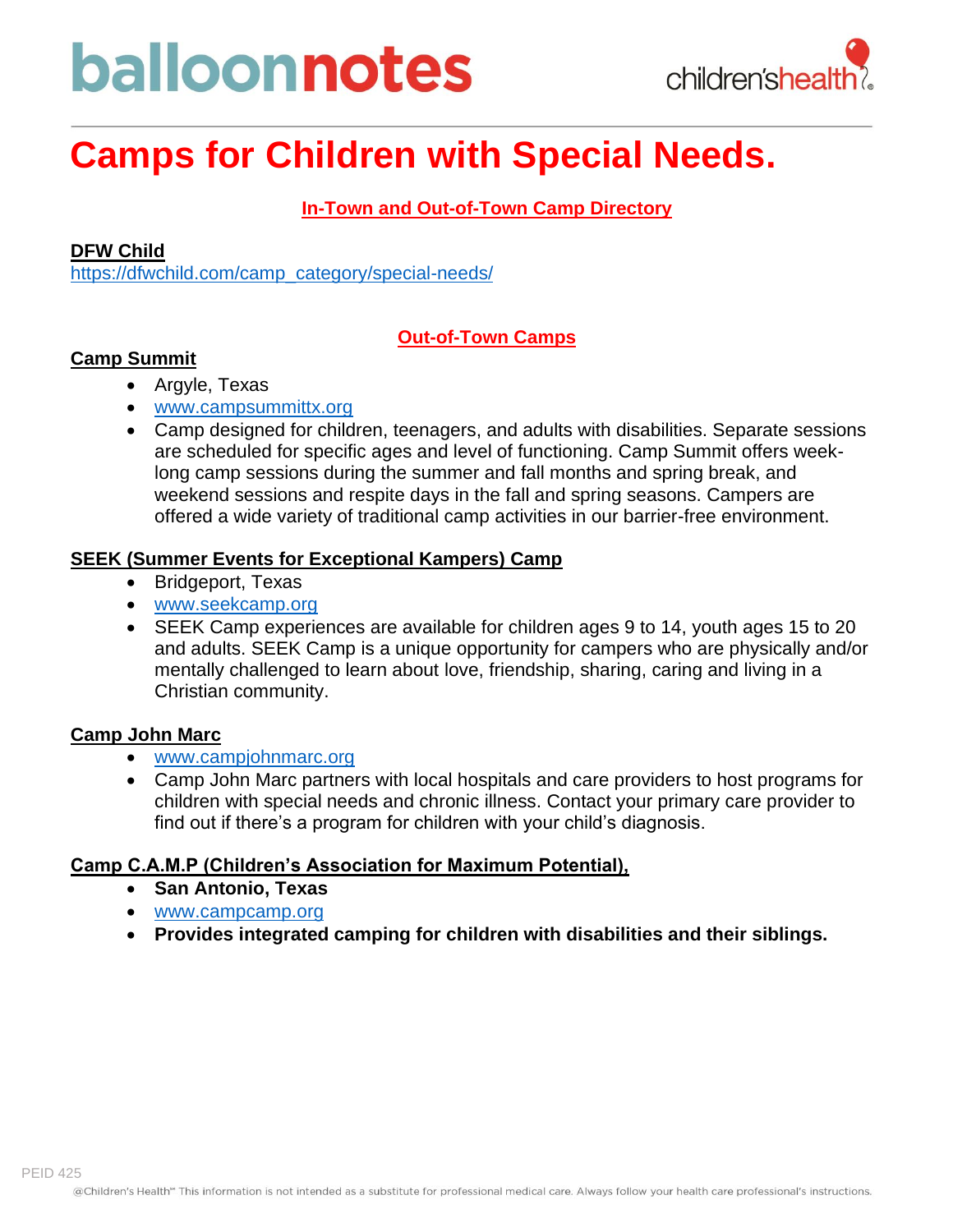# balloonnotes



# **Camp for All**

- Burton, Texas
- [http://campforall.org](http://campforall.org/camp-facts/)
- <http://campforall.org/directories>
- Throughout the year, Camp for All hosts more than 56 groups from the greater Houston area, Washington County, Bryan/College Station, Austin, and some camps draw nationally. Camp includes people with special needs, including those with autism, muscular dystrophy, multiple sclerosis, developmental disabilities, brain injuries, Tourette syndrome, and others.

# **Lions Camp**

- Kerrville, Texas
- [www.lionscamp.com](http://www.lionscamp.com/)
- A non-profit summer camp which serves children from Texas who have physical disabilities (ages 7-16) and type 1 diabetes (8-15).

# **Charis Hills Camps**

- Sunset, Texas
- [www.charishills.org](http://www.charishills.org/)
- Christian summer camp for children with learning differences and social difficulties such as ADD, ADHD, and Asperger's disorder.

# **Camp Can-Do**

- Fort Worth, Texas
- http://www.ymcafw.org/Locations/Camp Carter/Summer Camp/Camp Can-[Do/Camp\\_Can-Do.aspx](http://www.ymcafw.org/Locations/Camp_Carter/Summer_Camp/Camp_Can-Do/Camp_Can-Do.aspx)
- Camp Can-Do is a week-long, YMCA Fort Worth day camp for children ages 6-12 who are blind or visually impaired.

# **Camp Barnabas**

- Purdue, Missouri
- <http://www.campbarnabas.org/>
- Christian summer camp dedicated to providing summer camp experiences to people with special needs, physical or intellectual challenges, and their siblings from throughout the USA

# **In-town Camps**

# **HEROES Summer Camp**

- First United Methodist Church of Richardson
- [www.fumcr.com/pages/children\\_HEROES](http://www.fumcr.com/pages/children_HEROES)
- H.E.R.O.E.S. Summer Day Programs are designed for early childhood through young adults with a focus on vocation, social skills, communication & recreation and leisure. It's a 6-week camp; each week is different so you can sign-up for one week or all six.